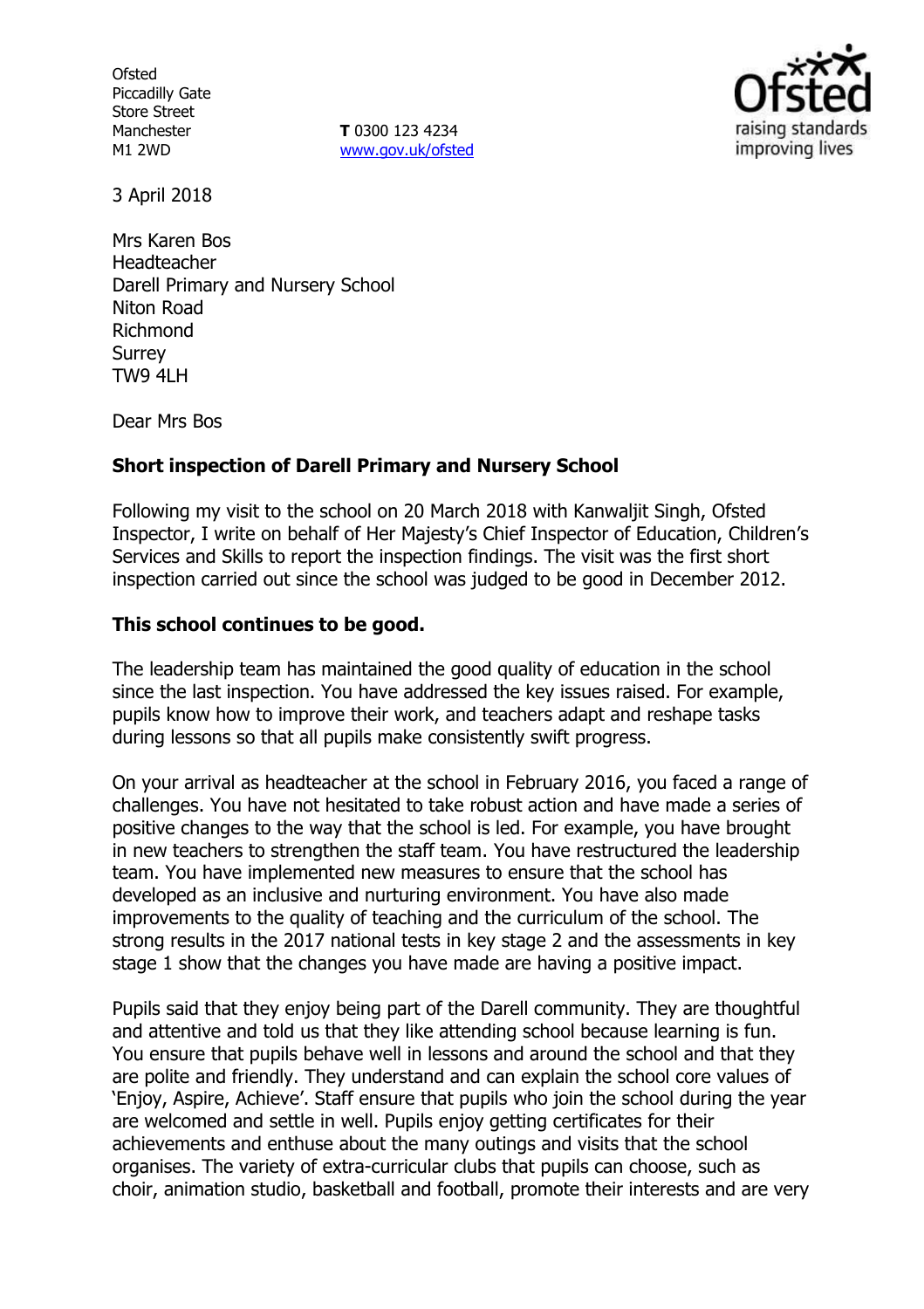

popular. You have made sure that pupils learn a broad and balanced range of subjects.

Since the last inspection, the school and surrounding community have changed in character. More pupils now enter the school with skills and knowledge below those expected for their age. Several join the school speaking no English. You, together with teachers, manage this well by ensuring that all pupils are given opportunities to catch up if needed. Our observations of pupils' work in lessons and in their workbooks confirm the school's own progress information that new pupils are making good progress.

# **Safeguarding is effective.**

The leadership team has ensured that all safeguarding arrangements are fit for purpose and that records are detailed and of high quality. Staff manage pupils' wellbeing meticulously. Leaders work with outside agencies and liaise with them quickly in order to secure strong support for children and their families. Leaders manage concerns sensitively and effectively. There is a culture of vigilance where children's welfare is actively promoted. Children are listened to and feel safe.

All staff have a secure knowledge and understanding of current safeguarding guidance and procedures. Pre-employment checks on adults working at the school meet statutory requirements. Staff training is up to date, and their safeguarding practice is effective. Governors carry out appropriate checks on safeguarding during the school year.

# **Inspection findings**

- The first line of enquiry examined the impact of measures to improve attendance and reduce the number of fixed-term exclusions. This was chosen because rates of attendance at the school have been below the national average of 96% in recent years. In 2017, the school attendance rate was 94.9%, and the number of exclusions at the school is above the national average rate.
- You have introduced systems to improve rates of attendance, which include phone calls and letters to families when pupils are absent or late. You have also involved the local education welfare officer in some cases. They have invited parents and carers to workshops or 1:1 meetings to encourage better attendance. You have robustly challenged parents who take their families on unauthorised holidays during the term time. You have also undertaken home visits to check on the whereabouts of pupils. This range of measures has driven down absence. As a result, at the time of this inspection, attendance is up to 95.7% and showing a rising trend. The measures you have introduced have clearly had a positive impact. Nevertheless, you accept that there is still more to be done in terms of raising parental awareness about the need to have their children attend school consistently.
- The school houses a unit for pupils who have special educational needs (SEN). In the past, some pupils in the mainstream exhibited challenging behaviours and were sanctioned with short-term exclusions. Most of these pupils have left the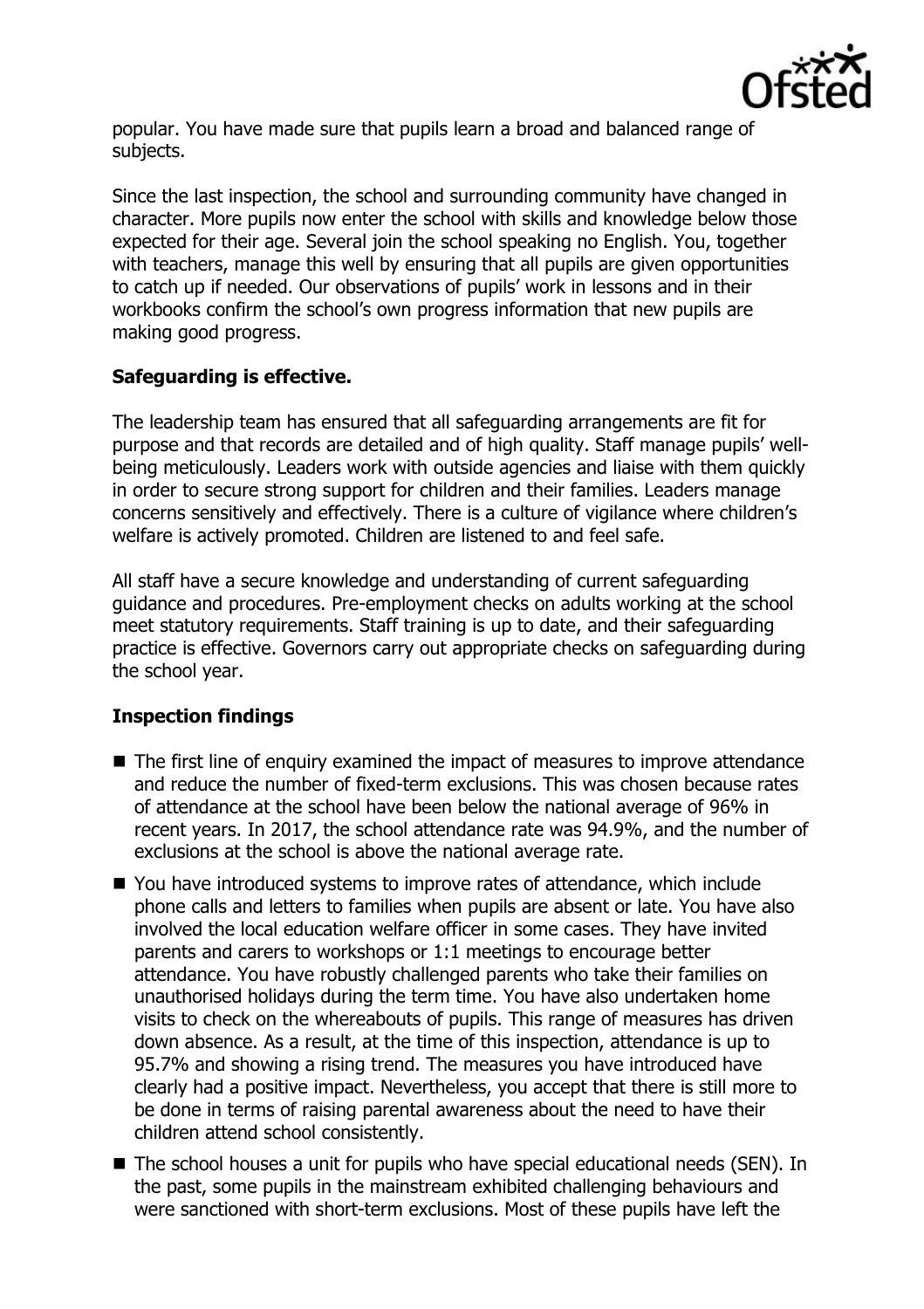

school and are now in specialist provision. You have implemented a robust behaviour policy and work closely with parents to intervene early before any exclusion might be necessary. As a result, there have been no exclusions during this academic year.

- The second line of enquiry examined measures to raise attainment in the early years foundation stage (EYFS). This was chosen because the standards reached in EYFS in 2015 were above the national average, whereas in 2017 the standards declined and were below.
- The slight fall in standards is, in part, due to the changing nature of the intake of the school in the early years. Now, for example, more children start school speaking little or no English, and there is more movement of pupils during each academic year. However, you are aware of this and have taken steps to address the issue of standards. For example, assessments are used more quickly and accurately to identify needs and put in place extra teaching. The teaching of phonics was observed in the early years and remains a strength. Similarly, provision in the Nursery is effective. However, the environment offered in the Reception classes is not as rich and stimulating as it might be and lacks structure. This limits children's ability to sustain interest in their learning and their understanding of the world around them. Scrutiny of learning journals reveals that many children do indeed start school with lower than expected levels of knowledge and skills, but that they catch up quickly. Overall, you accept that more work needs to be done in the EYFS to ensure that the children reach the highest possible standards.
- The final line of enquiry focused on measures to raise the overall attainment of disadvantaged pupils. This was chosen because assessment information showed that the proportion of pupils reaching expected and above-expected standards was below the national average in a range of subjects. There are a relatively high number of pupils in the school in this group. You told me that you know that rates of progress for all pupils in key stage 2 are high. However, you are also aware that disadvantaged pupils sometimes do not reach the levels that they are capable of. To address this, you have introduced a range of measures designed to target this group so that they reach the highest possible standards. The inspectors visited classrooms together with you and your other senior leaders.
- You have set in place learning mentoring and focused support for pupils in the disadvantaged group. Through accurate use of assessments, pupils receive extra teaching and learning opportunities with additional adults in small groups in and out of class. Provision for this group is now carefully organised and addresses needs effectively. You have set appropriately high targets for all pupils and work to ensure that these targets are met through supporting teachers and improving their practice. In class, inspectors saw that all pupils engage well, persist with their learning and enjoy their successes. Scrutiny of workbooks from across the school revealed that all pupils, including the disadvantaged most able, make strong gains from their starting points. In hearing pupils read, inspectors noted the fluency and accurate use of phonics of all readers. The initiatives you have set in place are showing clear positive impact, and you recognise that this area will remain a priority so that these improvements are sustained.